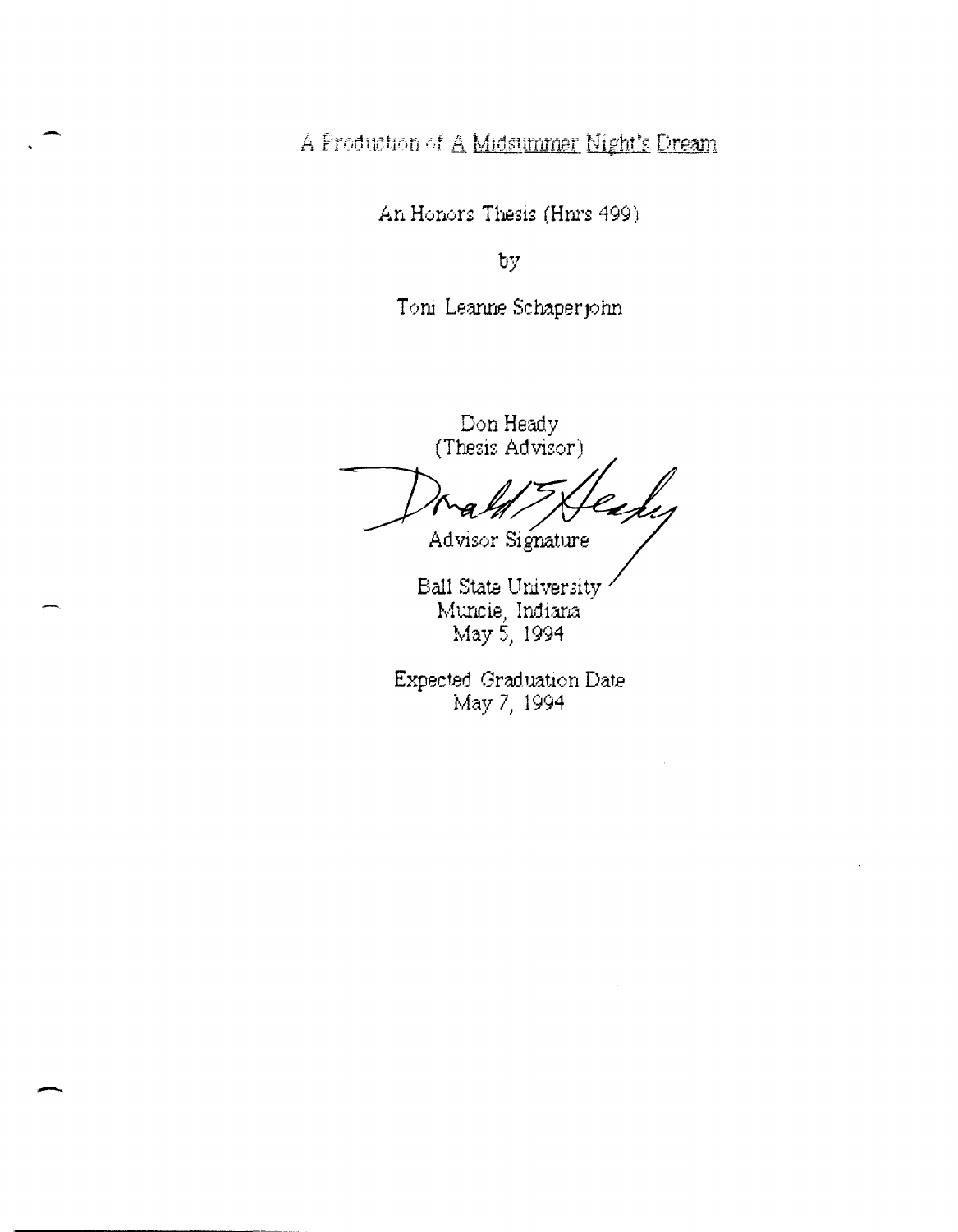$\mathsf{Sp} \mathsf{Co} \mathsf{H}$  , lheSfS Lv ;}.l/69 . Z 4

-

-

### \ 1 *q'l* **Table Of Contents** , <sup>533</sup>

| Proposal                                     | 0             |
|----------------------------------------------|---------------|
| Part I: Signs and Flyers                     |               |
| <b>Audition Flyer</b>                        |               |
| <b>Audition Form</b>                         |               |
| <b>Contact Sheet</b>                         | $\frac{2}{3}$ |
| Schedule                                     | $\frac{4}{5}$ |
| <b>Cast List</b>                             |               |
| <b>Flyer to Advertise</b>                    | 6             |
| Program                                      |               |
| Part II: Analysis and Procedure              |               |
| Publicity                                    | 8             |
| Why I Cast the Way I Did                     | 9             |
| Concept Statement (Post Show)                | 11            |
| Photographs                                  | 13            |
| <b>Study Questions</b>                       | 14            |
| Character Descriptions (as seen in November) | 15            |
| <b>Problems I Encountered</b>                | 17            |
| Graph of the Playing Space                   | 18            |
| Epilogue                                     | 19            |
| <b>Bibliography</b>                          | 20            |

*I did not include my director* s *book with the blocking written in as to save space. I included the analysis and paperwork that made the final production come alive.*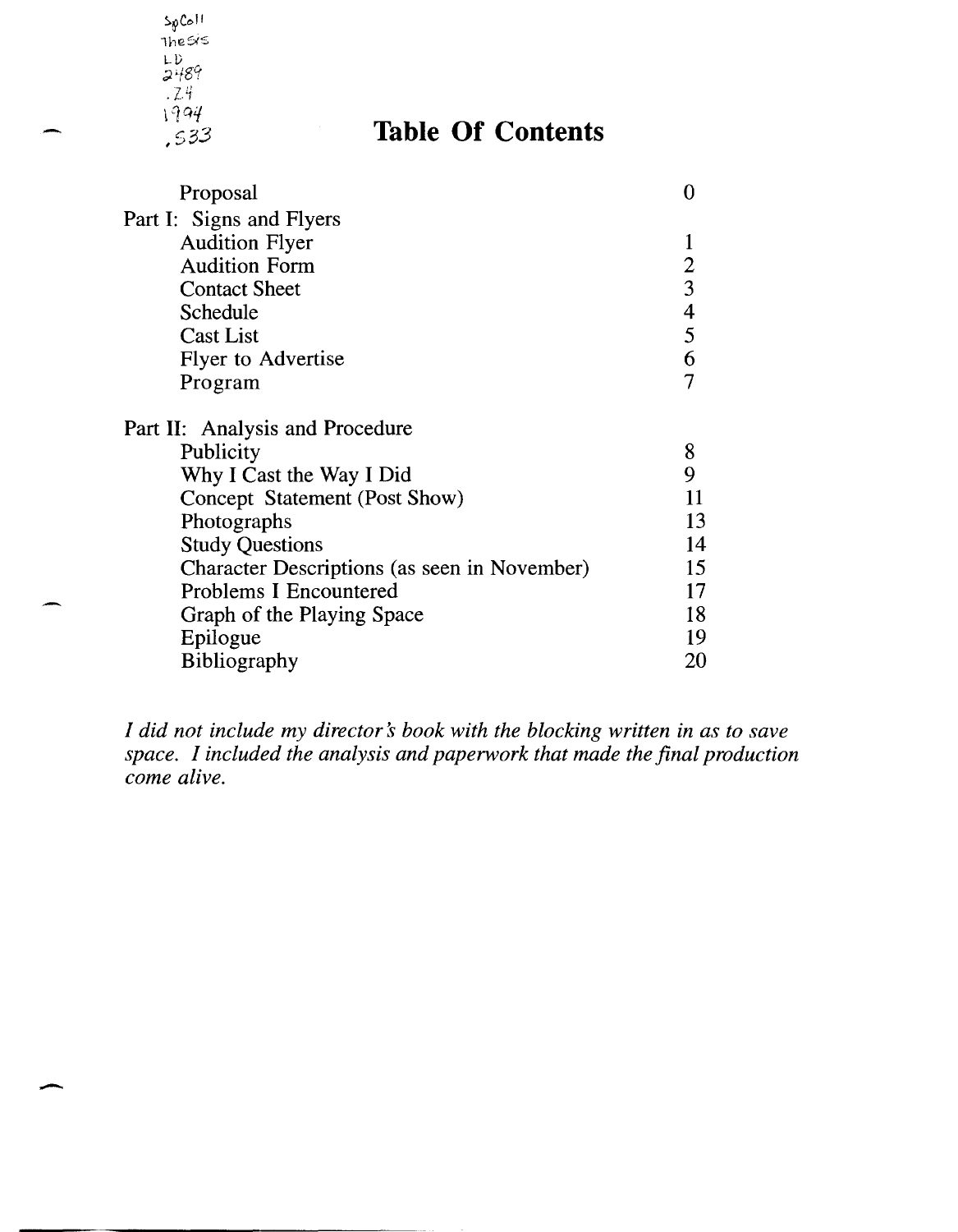- Proposed: An environmental production of William Shakespeare's A Midsummer Night's Dream. This production will deal with environmental theatre practices as well as using an environmental directing style.

 $\circledS$ 

Dates: April 23,24 and April 30, May 1.

Place: The Quadrangle. Exact location- in front of the Arts Terrace with the opening and closing scenes taking place on the Arts Terrace (approval pending). This location has been approved by the Office of Space. Seating to be provided by the audience.

Funding: Scripts are supplied by the actors. We have acquired some scripts from used bookstores as well as individual copies. The cast decided upon purchasing the same copy to work from. We are working from the Arden version of the script.

Since this is an environmental production, there are no light, sound, or scenic demands. Costumes and properties are the only technical demands. These are going to develop out of the actor and my very own wardrobe and house. This is in attempt to modernize the play, perhaps, and also to be creative through the actor in the design of his/ her costume.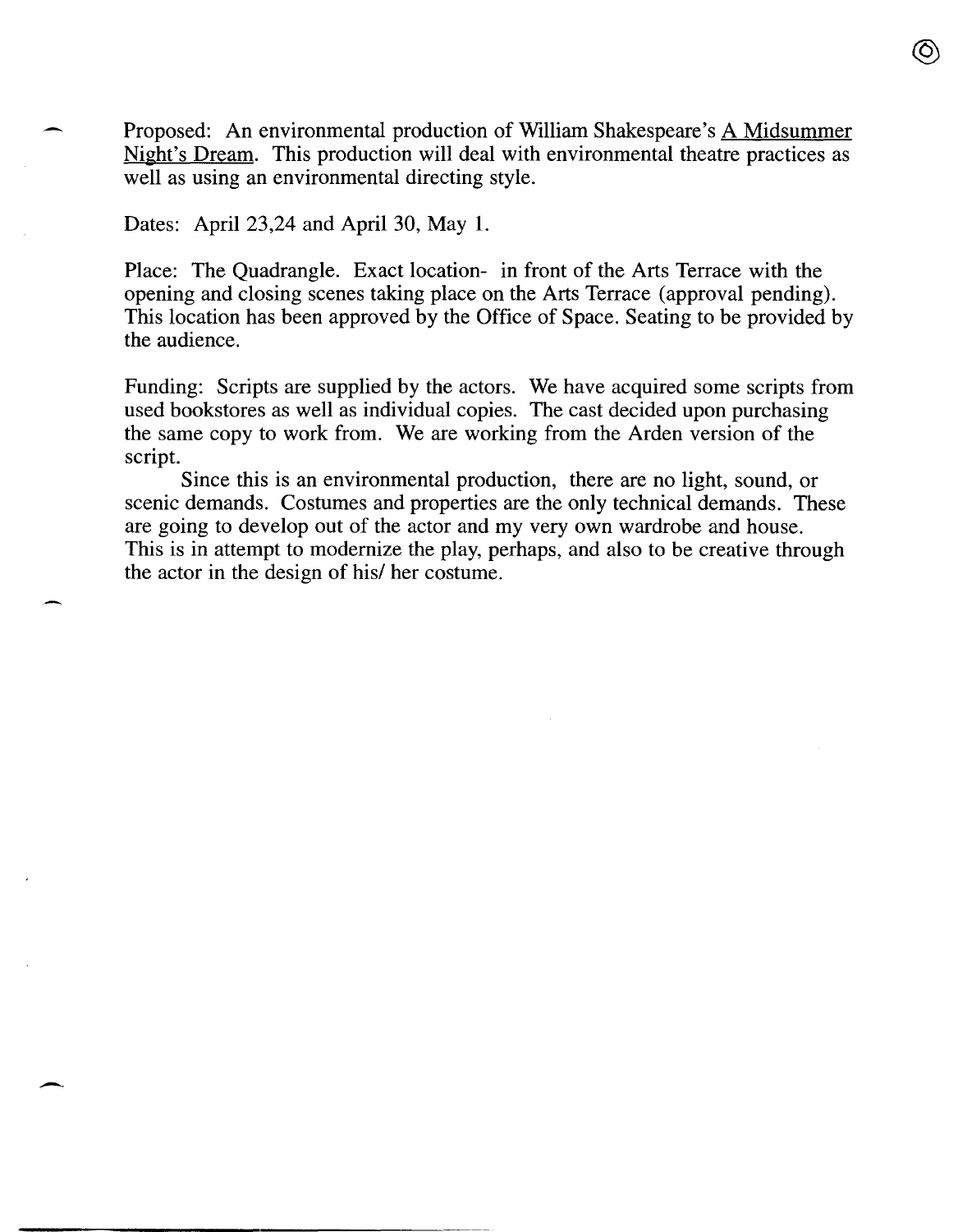## *A Midsummer Night's Dream*  **AUDITIONS!!!!!**

**WHAT?** An environmental production to be presented in either the quad or Christie Woods. The production concept will be developed throughout the rehearsal process by the cast as well as the director. This is being produced as a senior honors thesis.

| <b>WHEN?</b> Tuesday March 1 at 7 PM in AC 308             |
|------------------------------------------------------------|
| Wednesday March 2 at 7 PM in AC 308                        |
| (If this is a problem for the CASS cast, let me know ASAP) |

**WHAT TO PREPARE?** We will read from the following scenes:

-

-

--

| Act $1$ sc. $1$ - | Helena/Hermia         | lines 180-208 |
|-------------------|-----------------------|---------------|
| Act 2 sc. 1-      | Puck/Fairy            | lines $1-42$  |
| Act $2$ sc. 1-    | Oberon/Titania        | $lines 60-80$ |
| Act 3 sc. 1-      | Puck/Rude mechanicals | lines 73-100  |
| Act 3 sc. 1-      | Titania/Bottom        | lines 120-155 |
| Act 3 sc. 2-      | Lovers                | lines 245-281 |
| Act 5 sc. 1-      | Rude Mechanicals      | lines 152-203 |

There is no need to memorize these scenes- just read over the parts that you might want to read. If there is a character that you might want to read that has a monologue in the play (as many do), feel free to prepare it and I will let you audition with it.

**Any Questions?** Please see Toni Schaperjohn (282-4020) or Don Heady if there are any questions!!!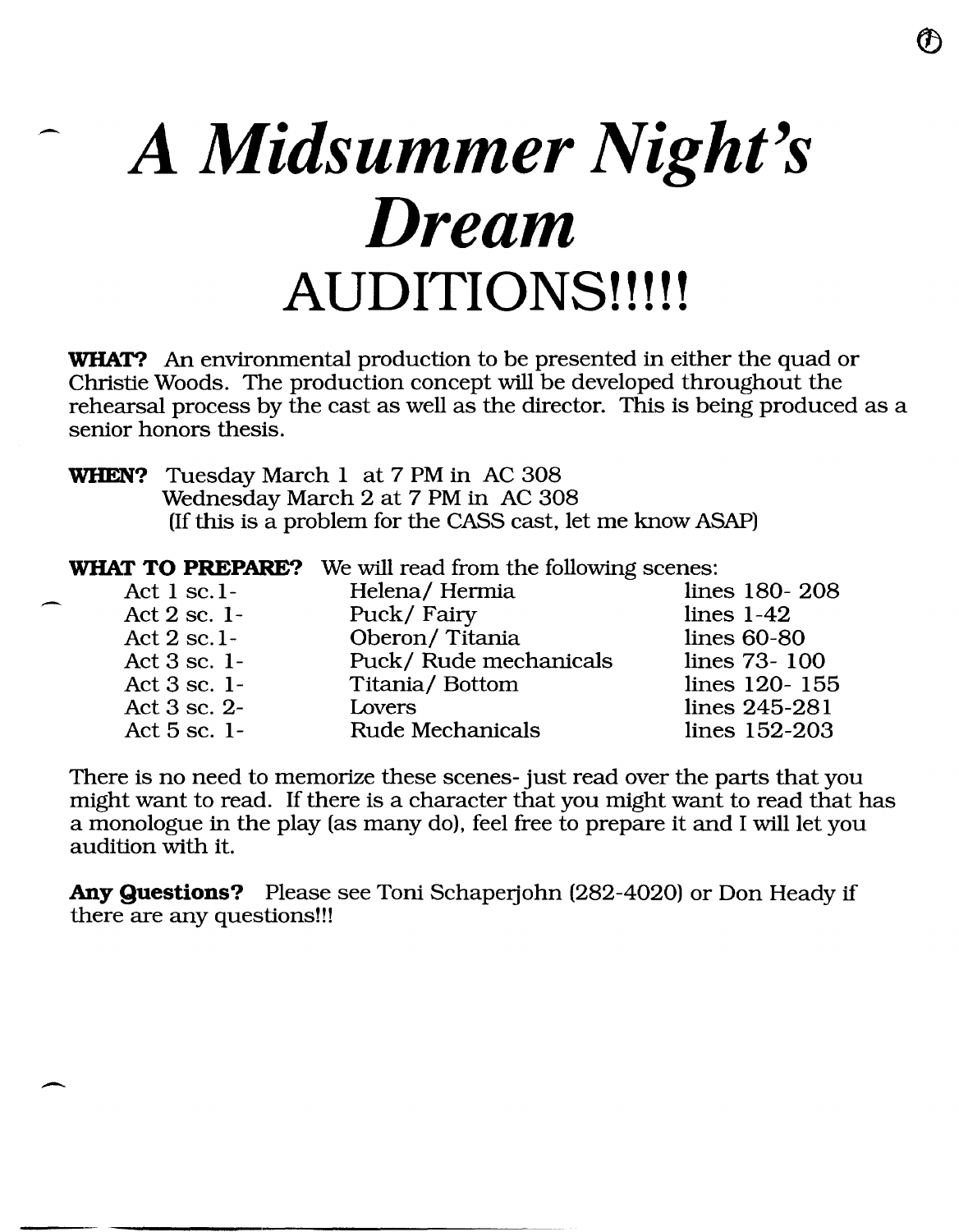## A Midsummer Night's Dream

Audition Form

| Name                                               | Phone:                                                                                    |                 |
|----------------------------------------------------|-------------------------------------------------------------------------------------------|-----------------|
| Address:                                           |                                                                                           |                 |
| Vitals:                                            |                                                                                           |                 |
| Height                                             | Hair                                                                                      | <b>Eyes</b>     |
|                                                    | Will you alter physical appearance (AKA hair color, grow hair) __ YES!                    | $\mathcal{N}O!$ |
|                                                    | Have you ever acted Shakespeare? 9'ES! _____ NO!                                          |                 |
|                                                    | If YES!, WHAT!?!! (Please include any verse training--in addition, list any environmental |                 |
| theatre work that you might have done in the past) |                                                                                           |                 |
| (LIST BELOW)                                       |                                                                                           |                 |

Name two roles that you feel will help you relate in any manner with this play....

CONFLICTS??!!!

Do you know about scansion? \_\_\_\_\_\_\_ YES!  $\mathcal{N}$ O! Preference of roles?

Thank you for auditioning!!! Without you this project would not be possible TONI!!!!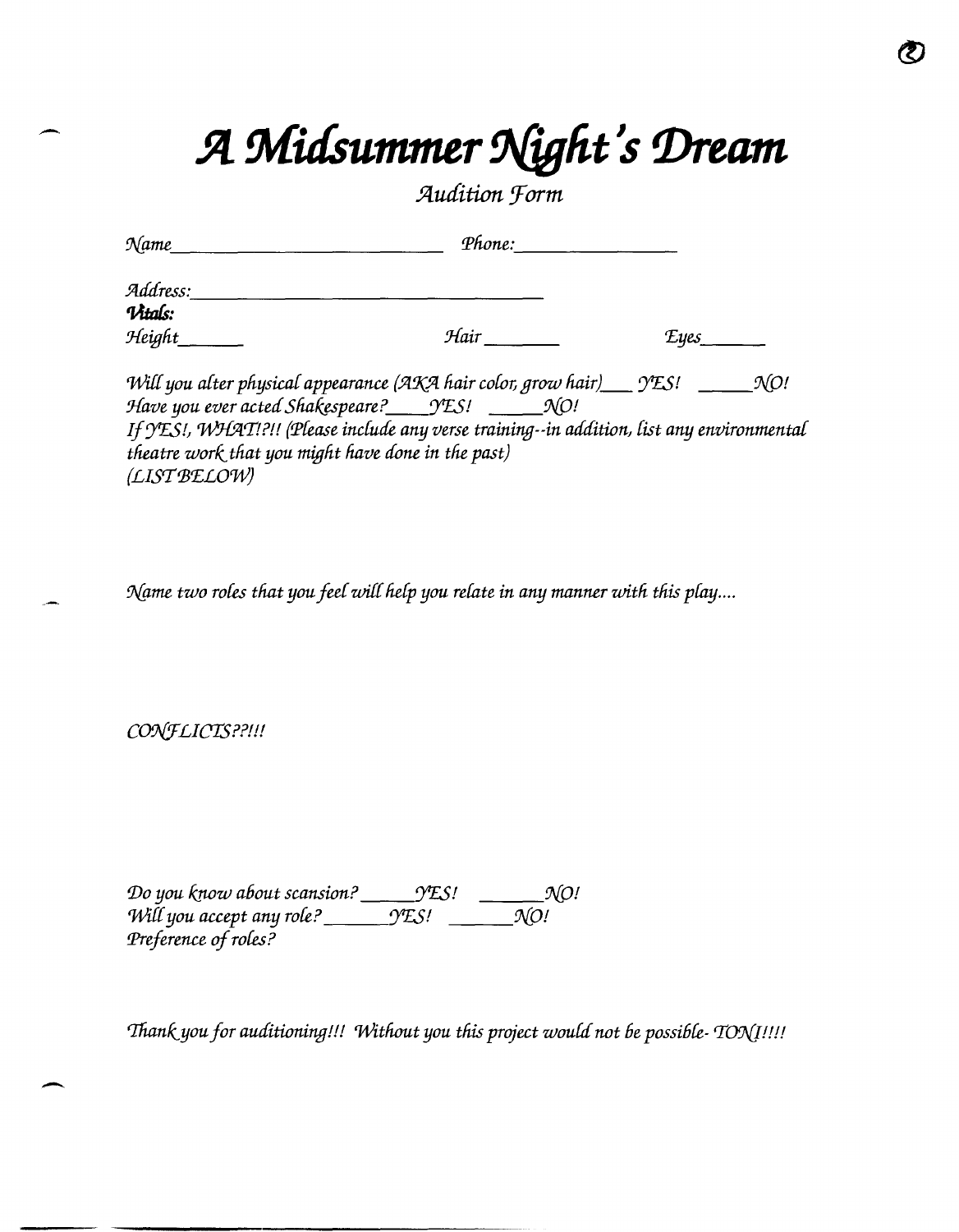#### **A Midsummer Night's Dream**

 $\bar{\mathcal{A}}$ 

Contact Sheet

| Toni Schaperjohn (Director)<br>Brodie A. Steele (Stg. Mng.) | 908 W. North St.<br>Office: TH 100A<br>3015 W. Bethel | 282-4020<br>285-8755<br>284-3734 |
|-------------------------------------------------------------|-------------------------------------------------------|----------------------------------|
|                                                             |                                                       |                                  |
| Timothy Braun                                               | Swinford Hall #113                                    | 285-4501                         |
| Lori Dennis                                                 | Tichenor Hall Box 17<br>Menk Hall Box 20              | 285-2176<br>285-6763             |
| Michael T. Downey<br>Elaine M. Evans                        | 1200 W. Bethel Apt. 302                               | 741-0761                         |
| Henry Graf                                                  | Swinford Hall                                         | 285-4520                         |
| Jeremy Hardin                                               | <b>Edward's Hall</b>                                  | 285-3135                         |
| <b>Heather Higgs</b>                                        | 410 N. Alemeda                                        | 741-8758                         |
| Chris Malone                                                | 310 Hurst Hall Box 51                                 | 285-4814                         |
| <b>Mikey Mason</b>                                          | 220 Menk                                              | 285-6763                         |
| <b>Steve Mockler</b>                                        | Davidson Box 45                                       | 285-6916                         |
| Ton Odle                                                    | <b>Brady Hall</b>                                     | 285-2927                         |
| <b>Marchele Peterec</b>                                     | Wood Hall Box 207                                     | 285-7789                         |
| <b>Angeline Ratts</b>                                       | Botsford Hall Box 74                                  | 285-3592                         |
| <b>John Hamilton Rice</b>                                   | Palmer Box 206                                        | 285-7083                         |
| <b>Cathy Sanders</b>                                        | 820 Ashland                                           | 747-6958                         |
| David J. Skinner                                            | 235 Pick Ave                                          | 378-5393                         |
| Sean Smith                                                  | Edward's Hall Box 101                                 | 285-3147                         |
| Laura Stearns                                               | Trane Hall Box 60                                     | 285-4162                         |
| <b>Mark Stratton</b>                                        | 221 S. Mckinley Ave.                                  | 287-9781                         |
| Amy Violette                                                | Palmer/Davidson                                       | 285-6923                         |

-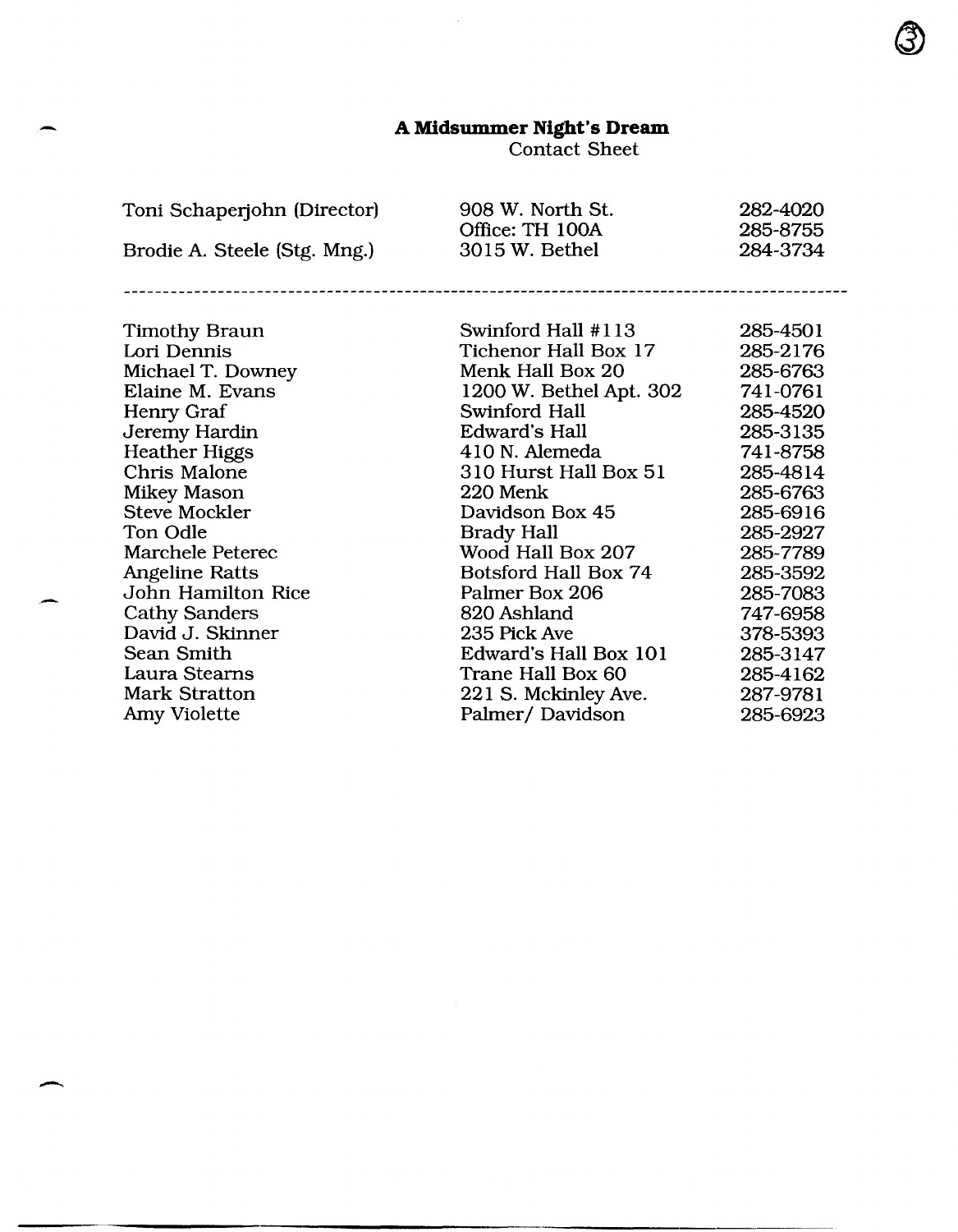### **A Midsummer Night's Dream Schedule**

 $\bigcirc$ 

Here is a schedule, finally! Sorry that it took me so very long to produce it!!!

| M.                                                                                  | March 28 | meet with Jeremy to work on monologues!!!           |                     |                 |
|-------------------------------------------------------------------------------------|----------|-----------------------------------------------------|---------------------|-----------------|
| T.                                                                                  | March 29 | Watch movie at Toni's House after Festival          |                     | Toni's          |
| W.                                                                                  | March 30 | Work 1.1, 4.1, 5.1                                  | 7-10 PM             | <b>AC 308</b>   |
| Th.                                                                                 | March 31 | Work 2.1, 2.2, 3.2                                  | 5-7 PM              | AC 302          |
|                                                                                     |          | EVE> OFF TO SEE NIGHT MOTHER!!!!!!!!!!!!!!!!!!!!    |                     |                 |
| F.                                                                                  | April 1  | Work 1.2, 3.1, 4.2                                  | $7-10$ PM           | <b>AC 308</b>   |
| Sa.                                                                                 | April 2  | TBA--please- we REALLY need to rehearse this day!!! |                     |                 |
| Su.                                                                                 | April 3  | OFF! HAPPY EASTER!!!!!!                             |                     |                 |
| M.                                                                                  | April 4  |                                                     | 7-10 PM             | AC 302          |
| T.                                                                                  | April 5  | Run Acts $1,2,3$<br>Work Acts $1,2,3$               | 7-10 PM             | <b>AC 302</b>   |
| W.                                                                                  | April 6  | DISCUSS and then, Acts 3,4,5/7-10 PM                |                     | AC 302          |
| Th.                                                                                 | April 7  | Work Acts 3,4,5                                     | 7-10 PM             | AC 302          |
| $F_{\cdot}$                                                                         | April 8  | Work Selected Scenes (TBA) 7-10 PM                  |                     | AC 302          |
| Sa.                                                                                 | April 9  | Run Thru!!!!                                        | 4-? PM              | meet AC 302     |
| Su.                                                                                 | April 10 | OFF TO SEE WORKING!!!!!!!!!                         |                     |                 |
| M.                                                                                  | April 11 | Work selected scenes (TBA) 7-10 PM                  |                     | AC 302          |
| T.                                                                                  | April 12 | Run thru!                                           | $5-?$ PM            | meet AC 302     |
| W.                                                                                  | April 13 | Discussion! (selected scenes)                       | $5-?$ PM            | AC 302          |
| Th.                                                                                 | April 14 | Work selected scenes (TBA)                          | 5:30-7 PM           | AC 302          |
| OFF TO SEE SUMMERTREE!!!!!!                                                         |          |                                                     |                     |                 |
| F.                                                                                  | April 15 | Run thru!!!                                         | aft? or eve? AC 302 |                 |
| Sa.                                                                                 | April 16 | <b>OFF!!!</b>                                       |                     |                 |
| Su.                                                                                 | April 17 | Run thru!!!                                         | $2-?$ PM            | meet TH 100A    |
| M.                                                                                  | April 18 | Run thru!!!                                         | $5 - ?$             | meet TH100A     |
| EVE <party and="" bithday!<="" celebrate="" td="" to="" toni's="" willy=""></party> |          |                                                     |                     |                 |
| T.                                                                                  | April 19 | Run thru!!!                                         | $5 - ?$             | meet TH 100A    |
| W.                                                                                  | April 20 | Discussion, then Run thru!!!                        | $5-?$               | meet TH 100A    |
| Th.                                                                                 | April 21 | Dress!!!                                            | Call times TBA      |                 |
| F.                                                                                  | April 22 | Dress!!!                                            | 66                  | $\zeta$ $\zeta$ |
| Sa.                                                                                 | April 23 | SHOW!!!!!!!!!!                                      |                     |                 |
| Su.                                                                                 | April 24 | SHOW!!!!!!!!!!                                      |                     |                 |
| M.                                                                                  | April 25 | OFF (Keep lines in memory!)                         |                     |                 |
| T.                                                                                  | April 26 | OFF $($ " " $)$                                     |                     |                 |
| W.                                                                                  | April 27 | Pick up rehearsal!                                  | 7-10 PM             | AC 302          |
| Th.                                                                                 | April 28 | MAYBE- another pick up?!!!                          | $7-10$ PM           | AC 302          |
| F.                                                                                  | April 29 | OFF (STUDY LINES!)                                  |                     |                 |
| Sa.                                                                                 | April 30 | SHOW!!!!!!!!!                                       |                     |                 |
| Su.                                                                                 | May 1    | SHOW!!!!!!!!!                                       |                     |                 |

-

-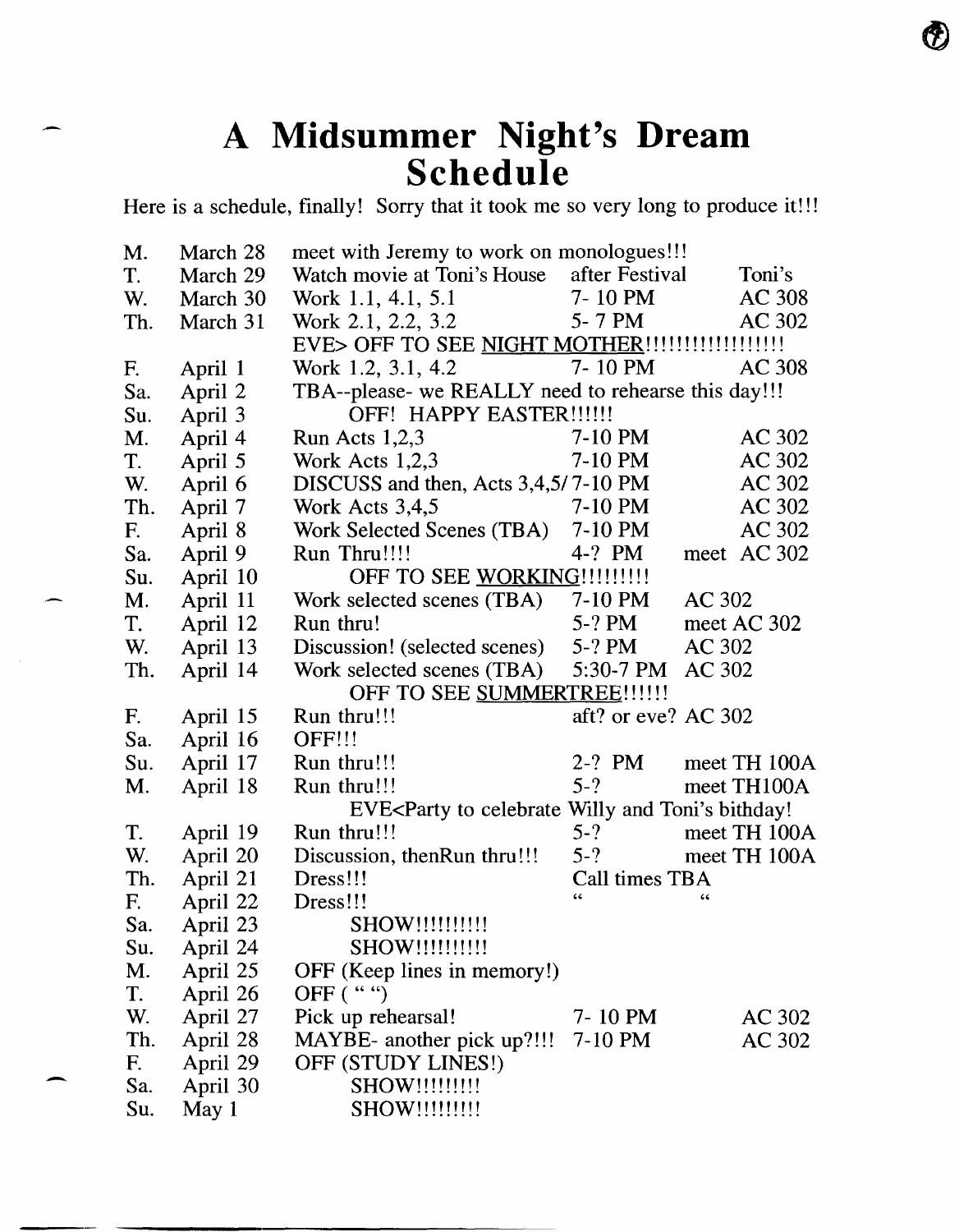### A Midsummer Night's Dream Cast List

**Theseus** Hippolyta Lysander Demetrius Hermia **Helena** Egeus Philostrate Oberon Titania Puck Mustardseed Peaseblossom **Cobweb** Moth Peter Quince (Prologue) Nick Bottom (Pyramus) Francis Flute (Thisby) Tom Snout (Wall) Snug (Lion) Robin Straveling (Moonshine)

-

-

-

Mikey Mason Lori Dennis John Hamilton Rice Chris Malone Cathy Sanders Marchele Peterec Henry Graf Amy Violette Michael Downey Heather Higgs Jeremy Hardin Angie Ratts Ton OdIe Eli Evans Laura Sterns Tim Braun Mark Stratton Eric Nicolson Steve Mockler Dave Skinner Sean Smith

There will be a short meeting (about 1/2 hour) in AC302 on Thursday at 5PM. My most hiumble thanks to all that auditioned. You showed me the fun and life in the script again! Thanks!!!! You all were sooooooooooo talented!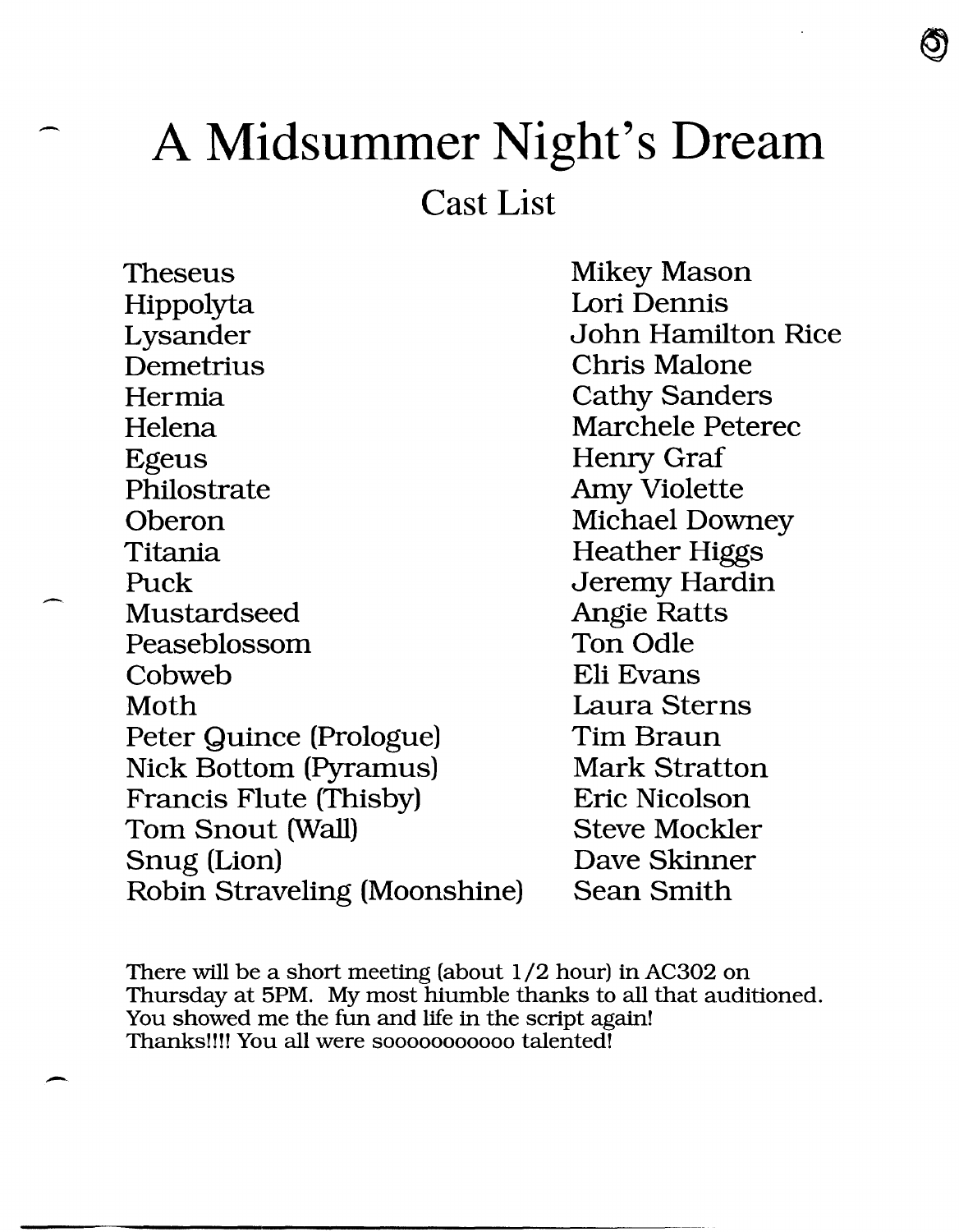## William Sh. kespeare's A Midsummer Night's Dream

Cove looks not with the eyes.

## April 23. 24 at 4 PM April 30. May 1 at 2 PM

but with the mind."

 $\circledS$ 

In the Quad- Meet by the Arts Terrace! Free Admission Bring blankets, lawn chairs, children, etc.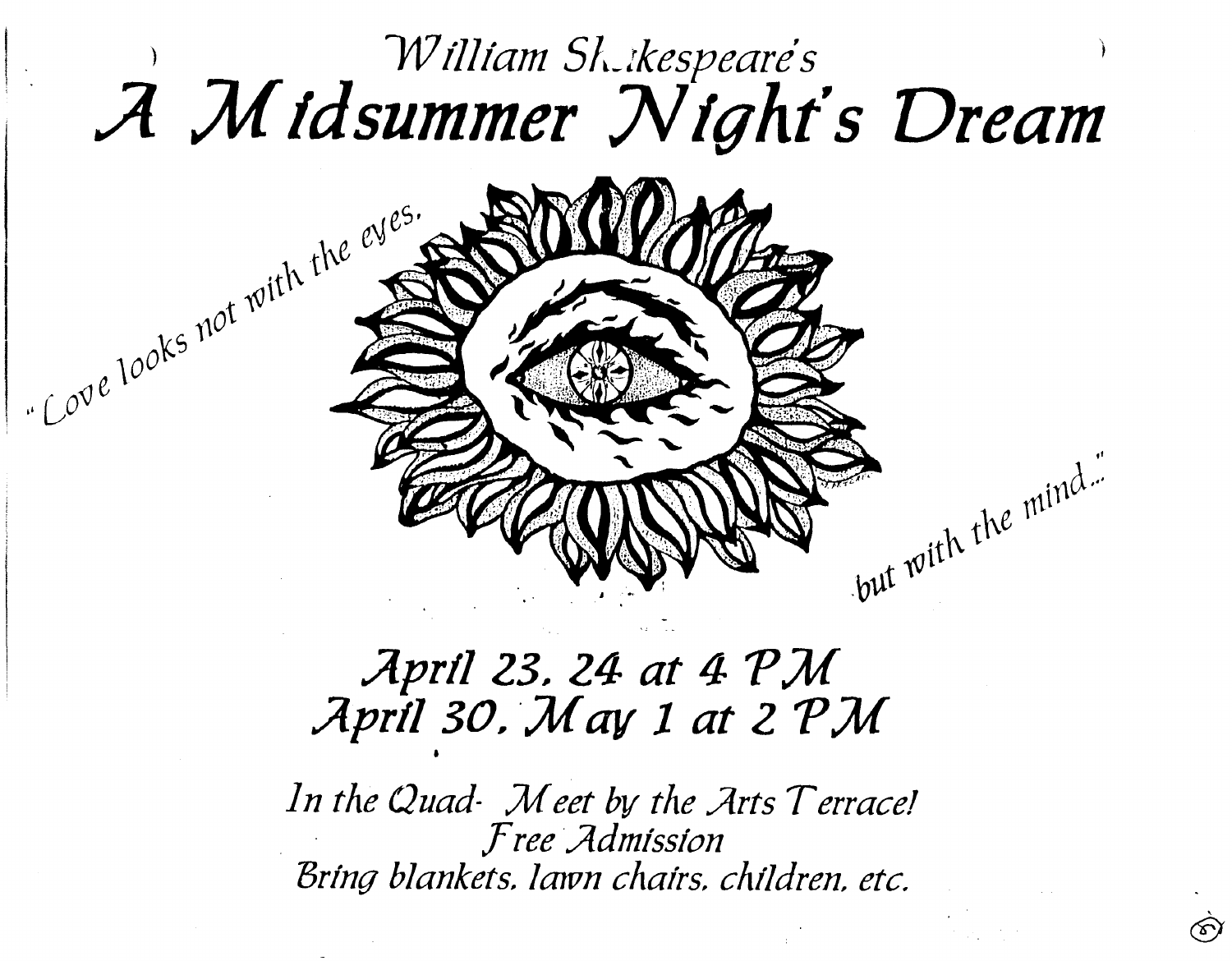# William Shakespeare's<br>A Midsummer Night's Dream

### Loads of Hugs go to...

the cast-for being as talented and wonderful as they are! I love you guys!!! Even if you do talk--constantly! Jeremy Hardin- for his constant love. devotion, and for being my rock of strength. Kate Small-for her endless devotion and support. Also, for a hand to hold... Kate Otterman-K.O.-for living with me and loving me all the same Brodie A. Steele-for his constant support and patience. What a great stage manager! my family- for just being them! William Shakespeare- 'nuf said!

Eric Emery, Leah Price, Chris Arthur, Robert Dirden, Patrick Kelsey, Don Heady, Beth Vanderwilt, Judy E. Yordon, Jay Becker, and anyone else I might have forgotton (I'm sorry, I'm sorry, I'm sorry!!)



#### $\lambda$ pril 23. 24 at 4  $\mathcal{PM}$  $\lambda$ pril 30.  $\mathcal{M}$ ay 1 at 2  $\mathcal{PM}$

In the Quad- Meet by the Arts Terracel *Free Admission* Bring blankets. lawn chairs, children, etc.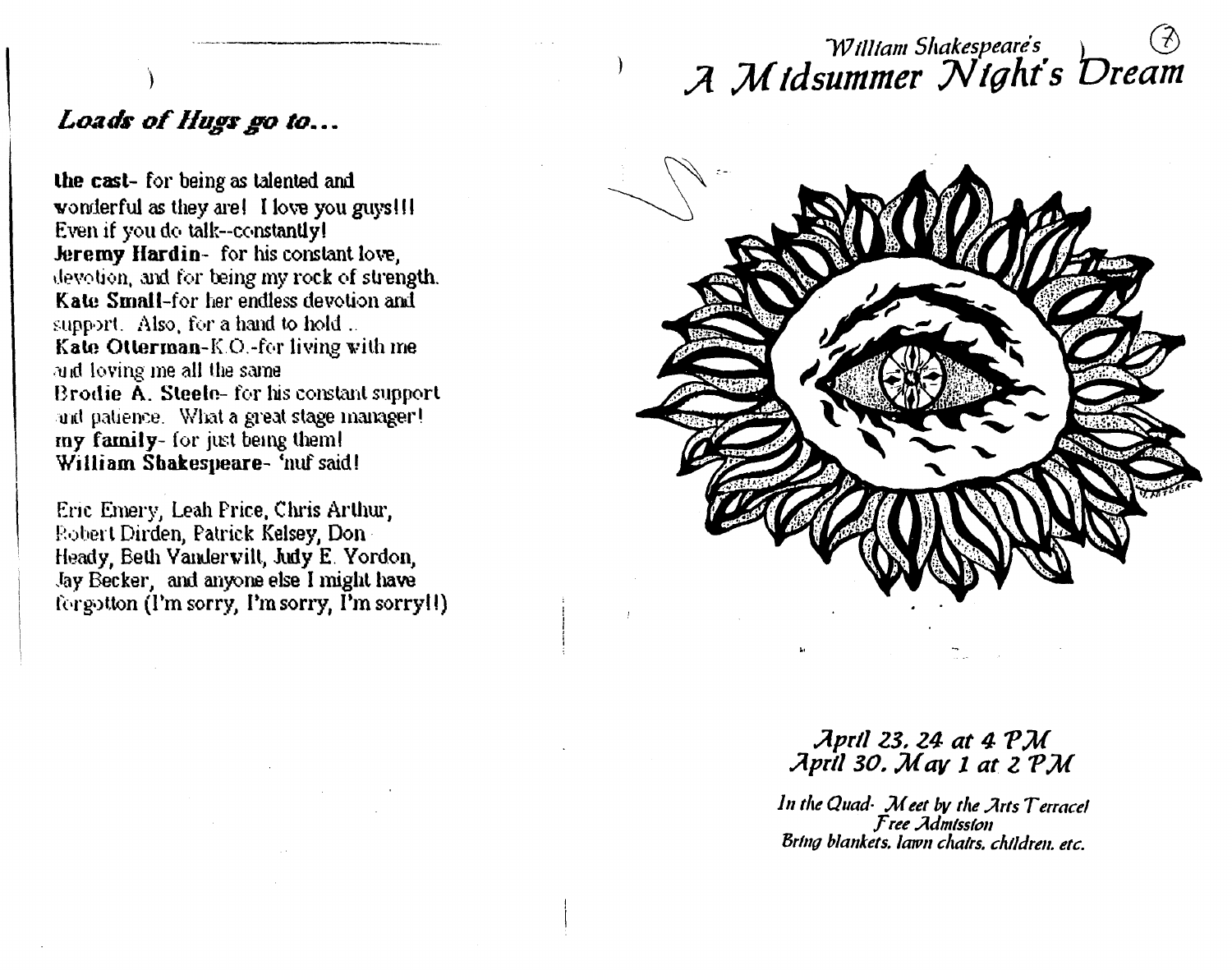#### **Publicity**

We had were the flyers that you see only the next pages. These flyers were distributed throughout campus in all of the buildings, in the villiage, as well as sent to professor's mailboxes in the theatre as well as Engllish Departments. Other than that, there were announcements made on both of the campus radio stations as well as in the Ball State Daily News. In addition to that, my cast spread the word through friends and via the Vax. Also, completely of their own accord, part of my cast dressed up in costume and went around to peoplein the Quadrangle and on the street to tell people about the show. Our Publicity went well. We had the following tum out for the show:

First Weekend: (We were outside for this weekend)

-

-

| Saturday | 70 |
|----------|----|
| Sunday   | 80 |

Second Weekend: (We were inside the Korgengard Dance Studio in Ball Gym due to rain and foul weather.)

| Saturday | 30 |
|----------|----|
| Sunaday  | 85 |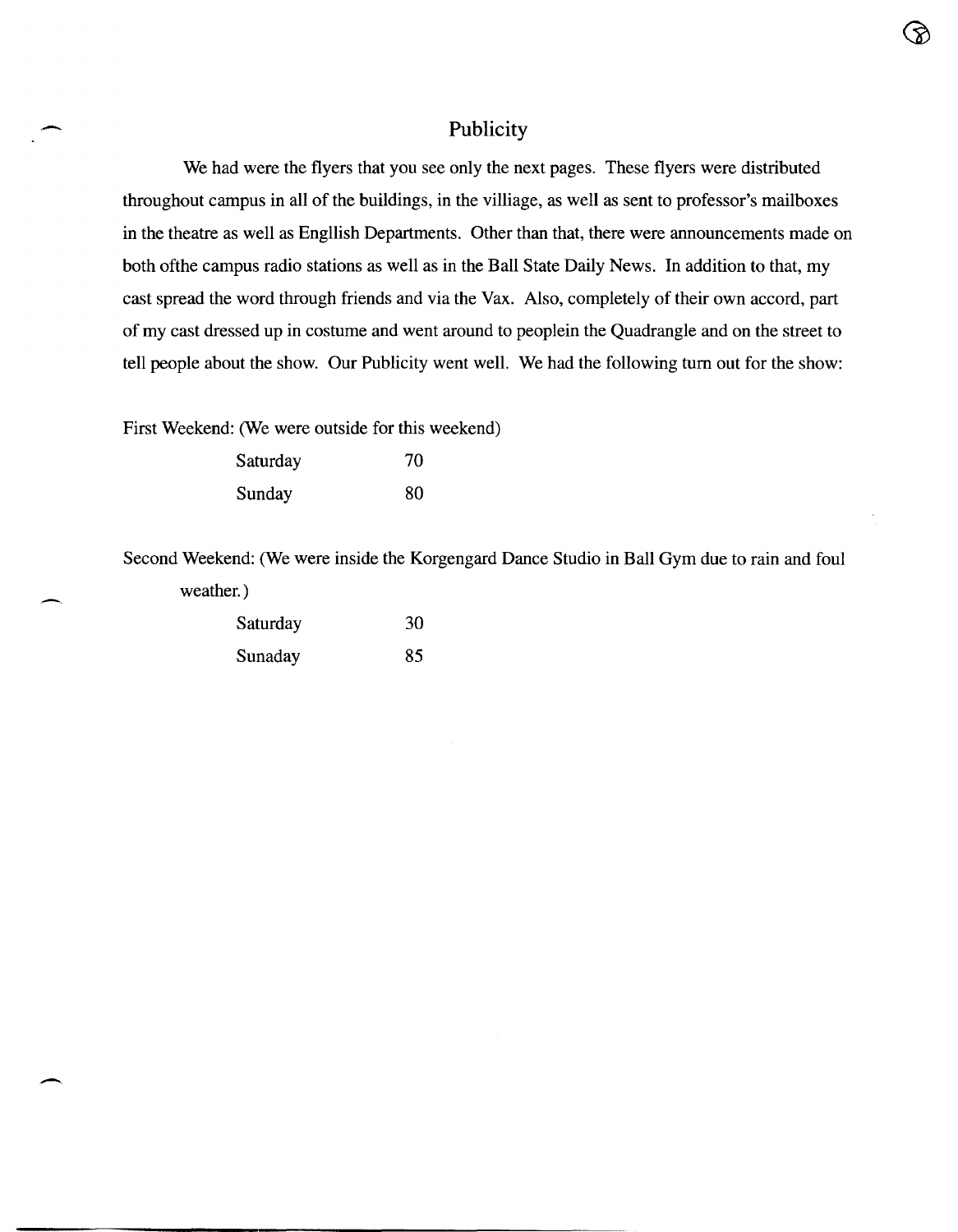## - Why **I Cast the** Way **I Did ... Court**

- Theseus (Mikey Mason)- I cast this the way that I did because I liked Mikey's control and his power behind his voice. I also feel that he could bring a good sense of play to Theseus.
- Hippolyta (Lori Dennis)- Lori was cast as Hippolyta because of her strength and the fact that I knew that it would be a great challange for her.
- Lysander (John Hamilton Rice)- I cast John because he had a nice vocal quality. I also felt as if he fit the character physically.
- Demetrius (Christopher Malone)- I choose to cast Chris because he had a beautiful control of the verse. Also, I felt as if he contrasted John very well. In addition, I liked the look of the four lovers together.
- Hermia (Catherine Sanders)- Cathy was selected because I knew that this role would be a real challange for her. I also thought that she really fit the part physically.
- Helena (Marchele Peterec)- I felt that Marchele had an interesting nontraditional look for Helena. Also, in auditions, she displayed an amazing control over the verse.
- Egeus (Henry Graf)- I chose Henry because I felt like Henry had a good age about him. Also, in audtions he took direction well.
- Philostrate (Amy Violette)- I put Amy in this part, in all honesty, because she auditioned very well, and I wanted to give her a bigger part. So, I gave her the part that I felt she could play, but not necessarily the part that I wanted to give her.

#### **Fairies**

- Oberon (Michael T. Downey)- I cast Michael because of his vocal quality, primarily. I also felt like he had a neat physical type for Oberon.
- Titania (Heather E. Higgs)- I cast Heather because she has a interesting sensuality about her. She also handled the verse very well in auditions.
- Puck (Jeremy Hardin)- Jeremy was cast primrily because, as an actor, Jeremy has a very good physicality about his characters. Also, I felt like he could bring the kind of fun that I wanted Puck to be played with.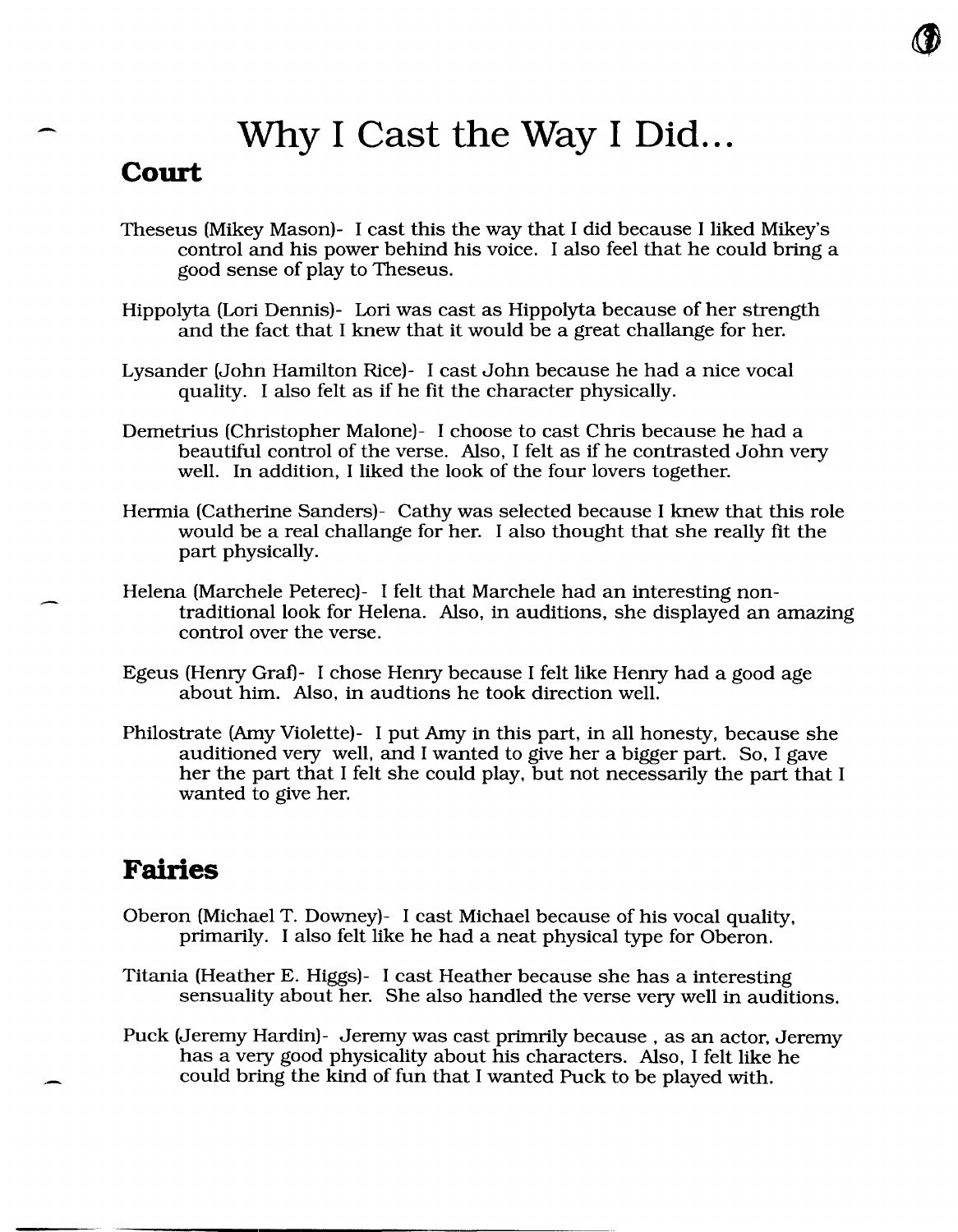Peaseblossom (Ton Odle)- Ton had very good movement in auditions.

Cobweb (Elaine Evans)- Elaine had a neat vocal quality in auditions.

Moth (Laura Sterns)- Laura had both the look and vocal quality of a perfect fairy. Laura also took direction well in auditions.

Mustardseed (Angeline Ratts)- Angeline had very good movement in auditions.

Fairy (Amy Violette)- I wanted to double Amy in this part to add another fairy and to give Amy a bit of a bigger part.

#### **Rude Mechanicals**

-

- Peter Quince (Timothy Braun)- In auditions, Tim displayed a very neat age that I felt appropriate for Peter Quince. Also, Tim plays well with comedy.
- Nick Bottom / Pyramus (Mark Stratton)- In auditions, Mark displayed an absolutely amazing power over the verse. He also has a beautiful voice to listen to. Finally, I felt that physically, he was a different, and yet interesting type for Bottom.
- Francis Flute / Thisby (Eric Nicholson)- Originally, Eric was not cast as this part. The man that originally had the part dropped out, therefore, Eric volunteered for the show.
- Snout / Wall (Steve Mockler)- Steve, in auditions, displayed a great abilty to take direction. He also was very enthusiastic about the show.
- Snug / Lion (Dave Skinner)- I felt that Dave had a great voice for the lion. In addition, I thought that Dave looked like a lion.
- Staveling / Moonshine (Sean Smith)- Sean fit, physically, the role of the thin tailor. Also, Sean moves very well. He also is very experiemental and good with comedy.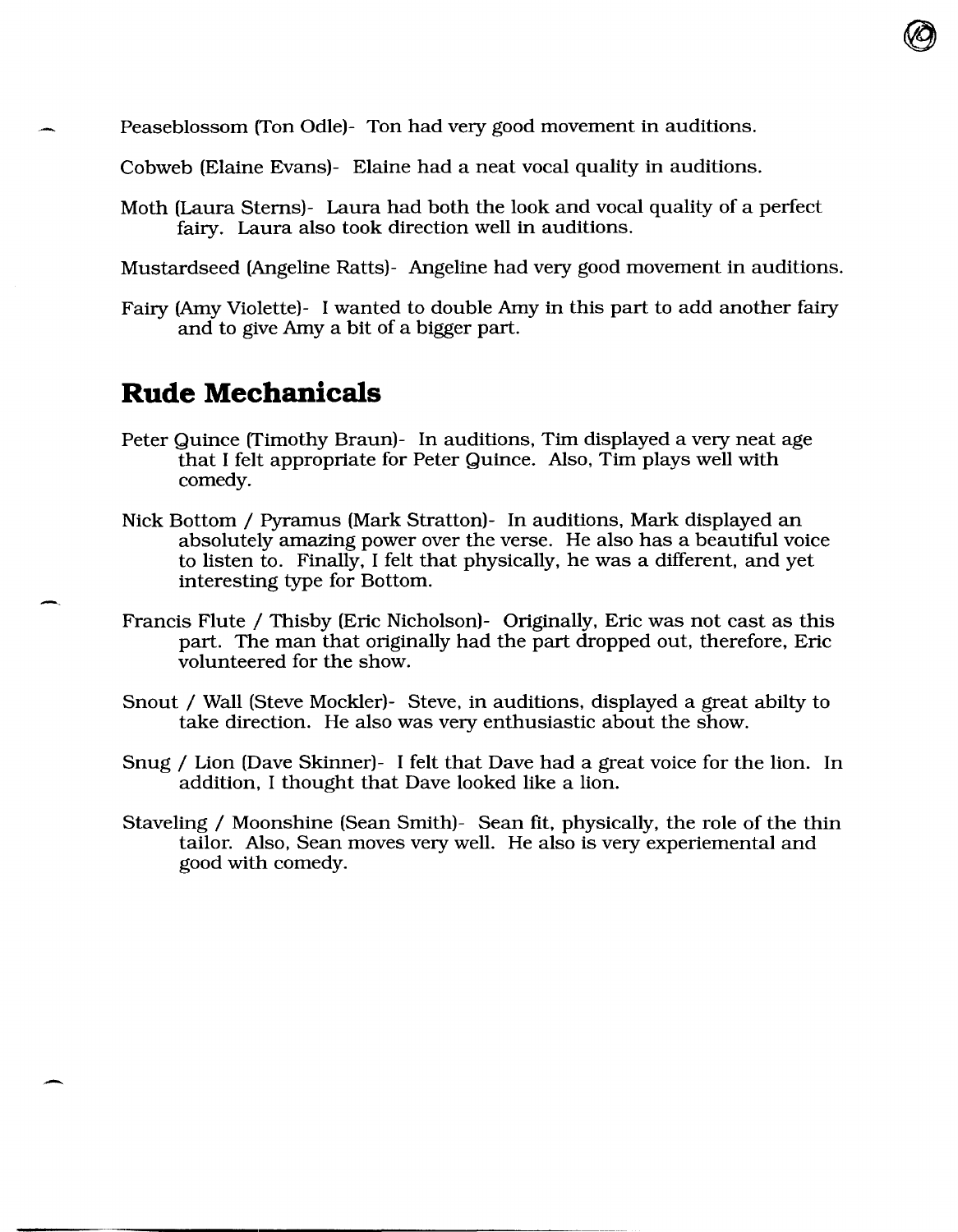**Concept:** To produce a Shakespearean play in an environmental fashion. Environmental includes the location of this particular production as well as the technical aspects of the show. Technically, the environmentalism will be shown through the development of the concepts of the play through the actors. Costumes will be developed and made by the actors to express their own character, the way the actor sees the character. Directing will come from a concept that we, as a cast decide. From there I will direct the show according to our concept. My reasoning behind this production is to unify the cast and make the production "ours" instead of merely the director's creation. The concept will be arrived at through various weekly discussions.

Environmental theatre is one of the most expressive forms of theatre today. It not only engages the audience, but it engages the actors as well. I hope to let these actors as well as the audience that we will attract to a new world of theatre.

**What the Cast Decided:** The cast decided to pull out the theme of "love looks not with the eyes but with the mind." We decided that we, as a cast felt like the most important statement to be made by this play was the statement on love. We decided then to pull out love in all areas of the play. Specific decisions:

Fairies: We decided that fairies have their very own kind of love as well as their own way of expressing it. We developed a strong love between Oberon and Puck as well as between Titania and her fairies. In the end, we established a love even between Titania and Puck. In addition, we decided to try to make Puck anoint the eyes of the lovers intentionally. We thought of this because Puck gained sport from watching mortals play, especially when provoked.

Lovers: With the lovers, pulling out the theme of love a bit simpler. We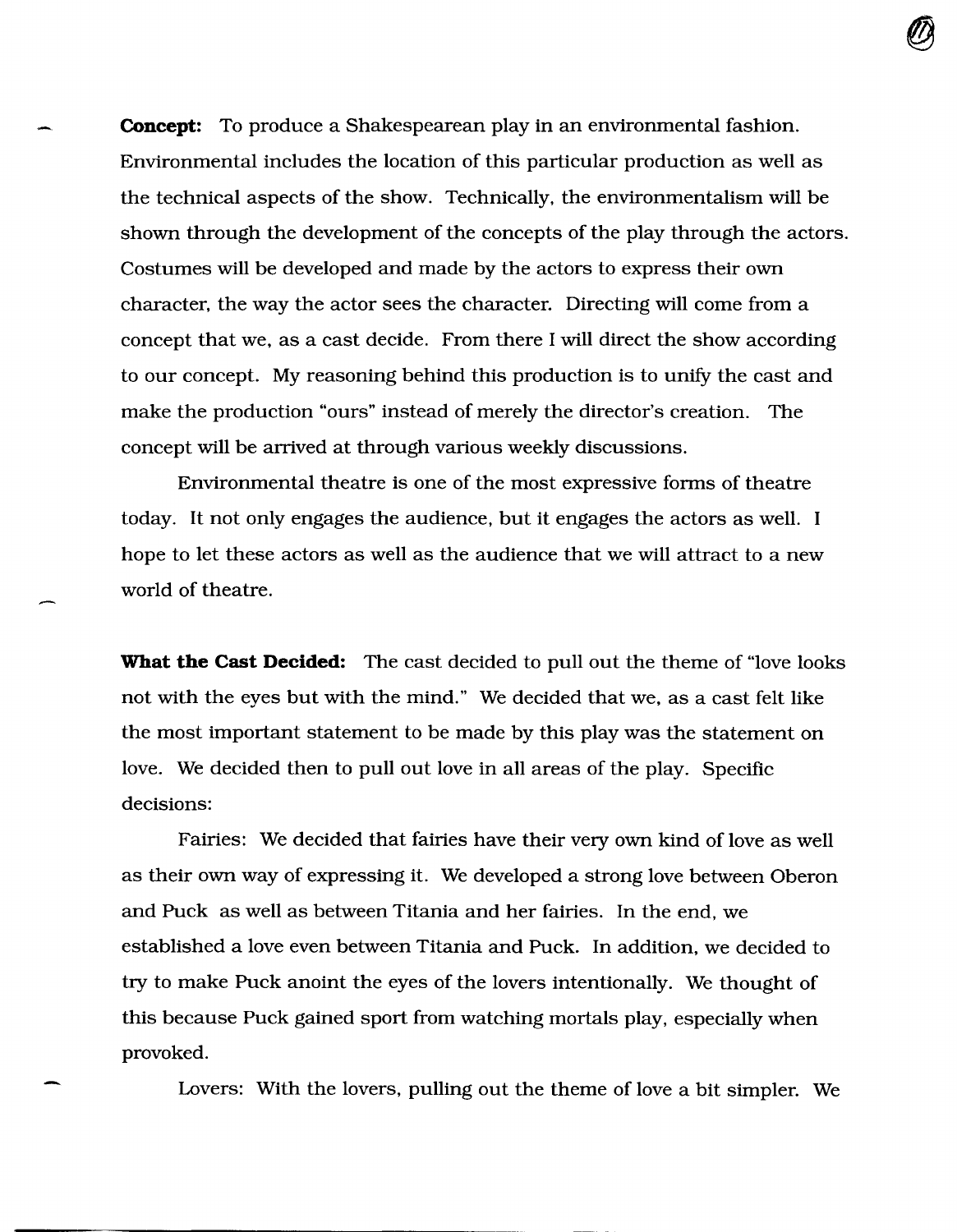pulled the love theme out more than usual. The problem that we encountered was that Demetrius is the only one who still is under the spell in the end. Chris and I discussed this and decided that there was still love in Demetrius' heart for Helena. Demetrius, as we played him, is in love with Helena, but wants Hermia because of social stature.

Also within this realm is the Court: namely Theseus and Hippolyta. We made the decision to make them starting to love each other in the beginning, but the love grows and becomes more evident by the end of the play. Also, we played Egeus' love for Hermia up as well. We tried to get across that Egeus wanted Hermia to decide to be single and not wed Demetrius. This would bring out a father that wants his daughter to himself.

Mechanicals: Within the mechanicals, we decided that we saw love of friendship. We tried to play this up by making them seem closer than in other productions that I have seen.

--

.-

Within this concept of love. we decided that all of the characters in the play are driven by the love of something; therefore. the super-objectives of the character were love driven.

Attached are the photographs of the cast in costume of which came out of the actors, themselves .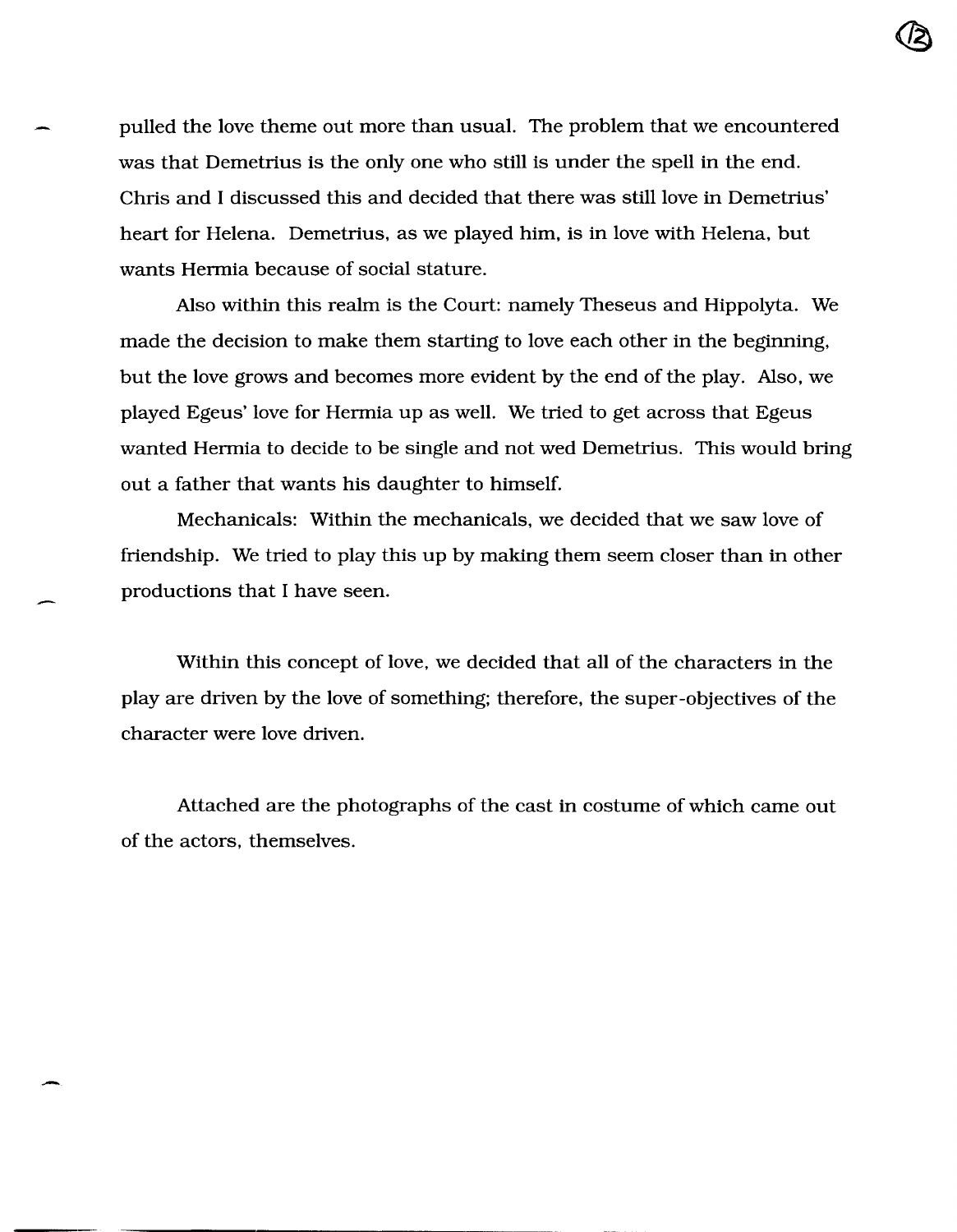THE FAIRIES ?



 $\bigotimes$ 

THE COVET 2

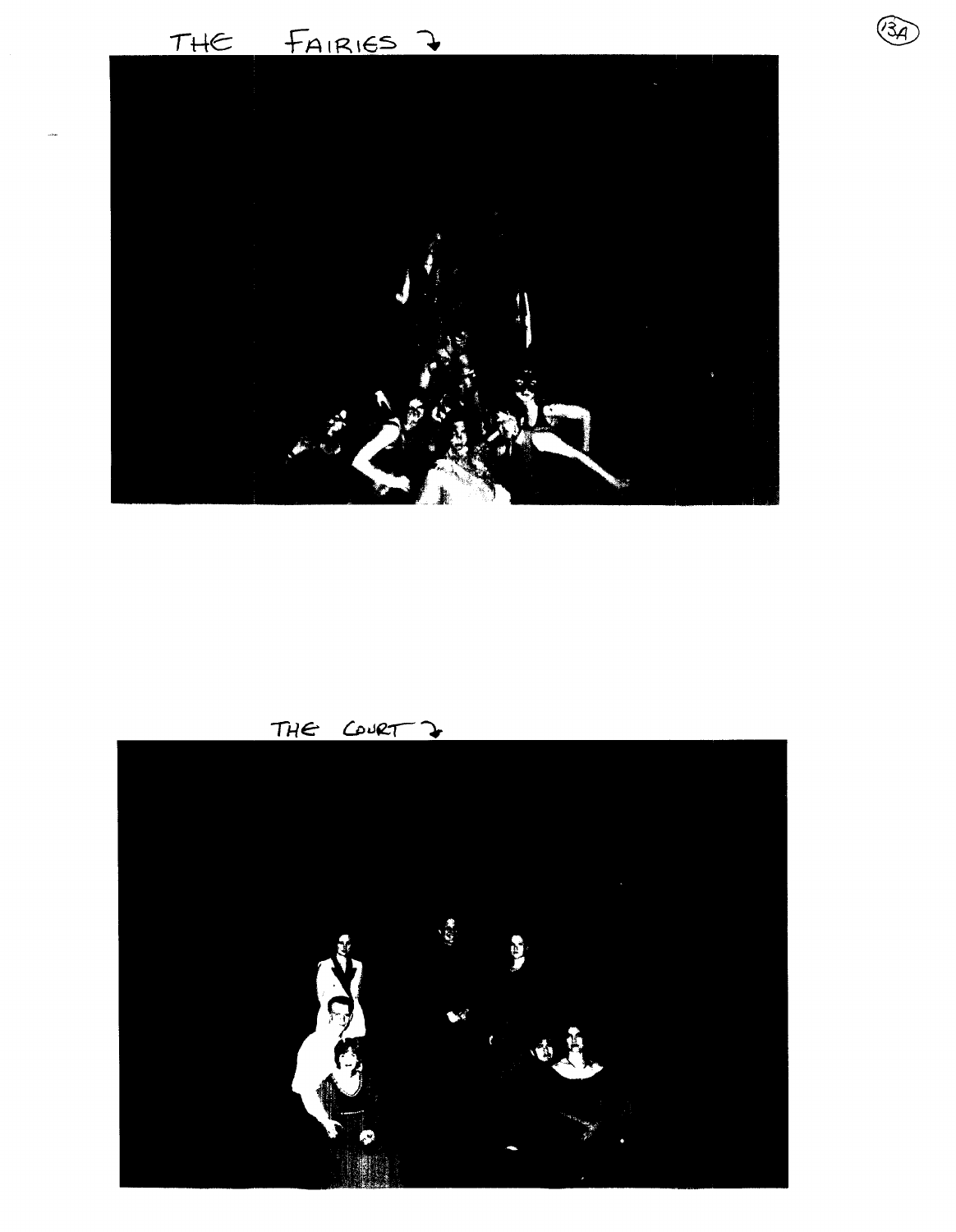a woman.

(PD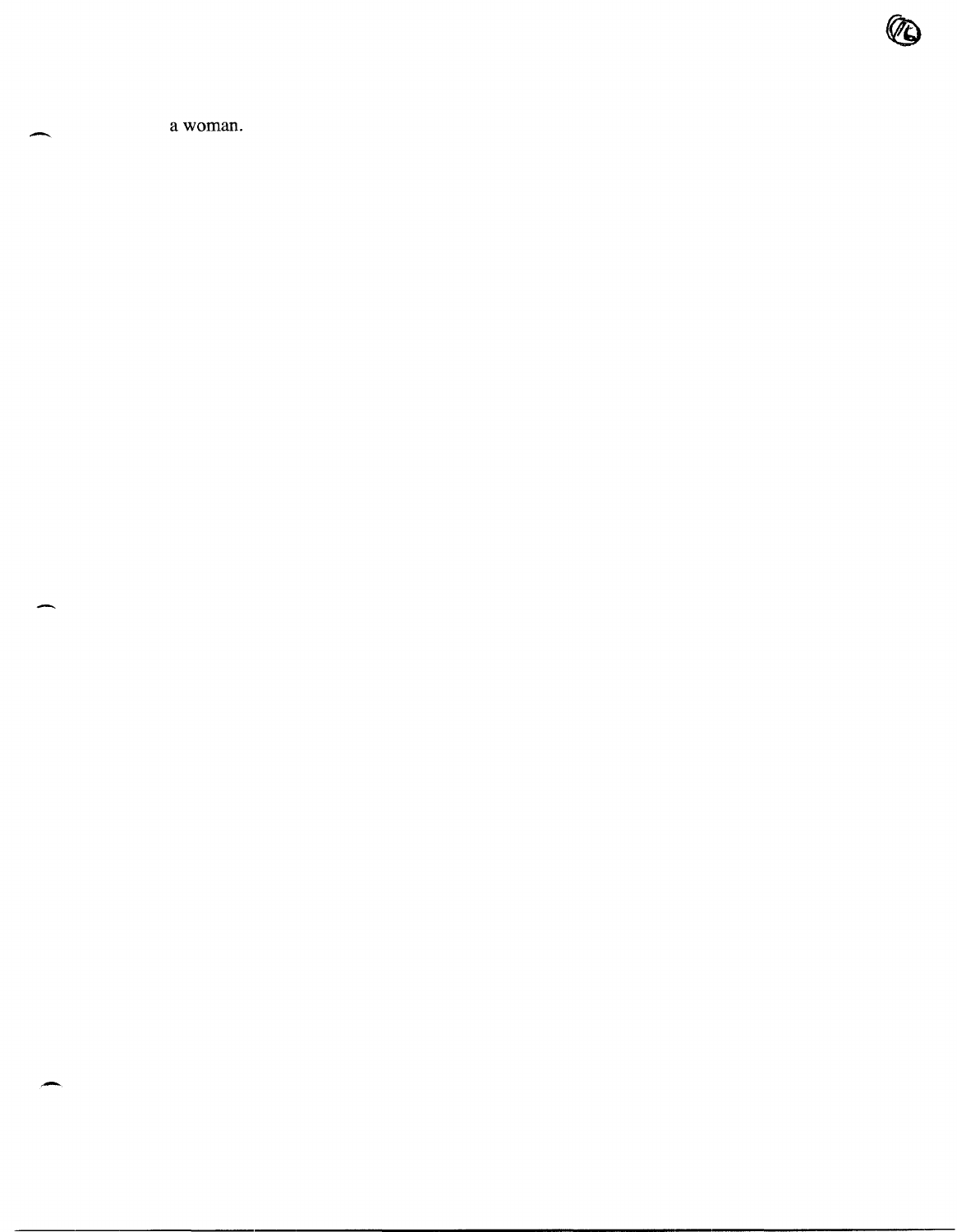#### **Problems I encountered...**

There are several problems that I encountered. These are the problems and how I solved them.

-

 $\overline{\phantom{0}}$ 

- 1. Casting/ Recasting Problems- I had originally cast an actor to play Flute / Thisby. This gentleman dropped out. Then, his replacement had terrible scheduling problems which aroused an internal conflict within the cast. Due to this problem, I had to decide whether or not to keep this actor in the cast the show. I made the decision to keep the actor. I resolved the problem within the cast and all turned out well.
- 2. Conflicts in Schedule- Several cast members had very packed schedules. Due to our wierd schedule, with some nights and some afternoons, there were several conflicts. I resolved this problem by trying and working around people's schedules by working selected scenes and by working both afternoons and evenings.
- 3. Low Cast Morale- Throughout the rehearsal process, the cast really started to get drug down by the difficulty of the piece. The cast also was really negative around this time period. This was a very difficult time period in the rehearsal process. I tried to remain positive and supportive during this period. This appeared to solve the problem. The cast then boasted their morale and the rehearsal period moved along smoother.
- 4. An Over-talkative Cast- The cast was a very talkative cast right from the start of rehearsal. I tried to keep them quiet, but it was pretty close to impossible. So, eventually I had to resort to the tactics of being harsh.

These are a few of the problems that I encountered. I feel like these are the only major problems that I encountered. I consider myself very lucky to have had so very few problems.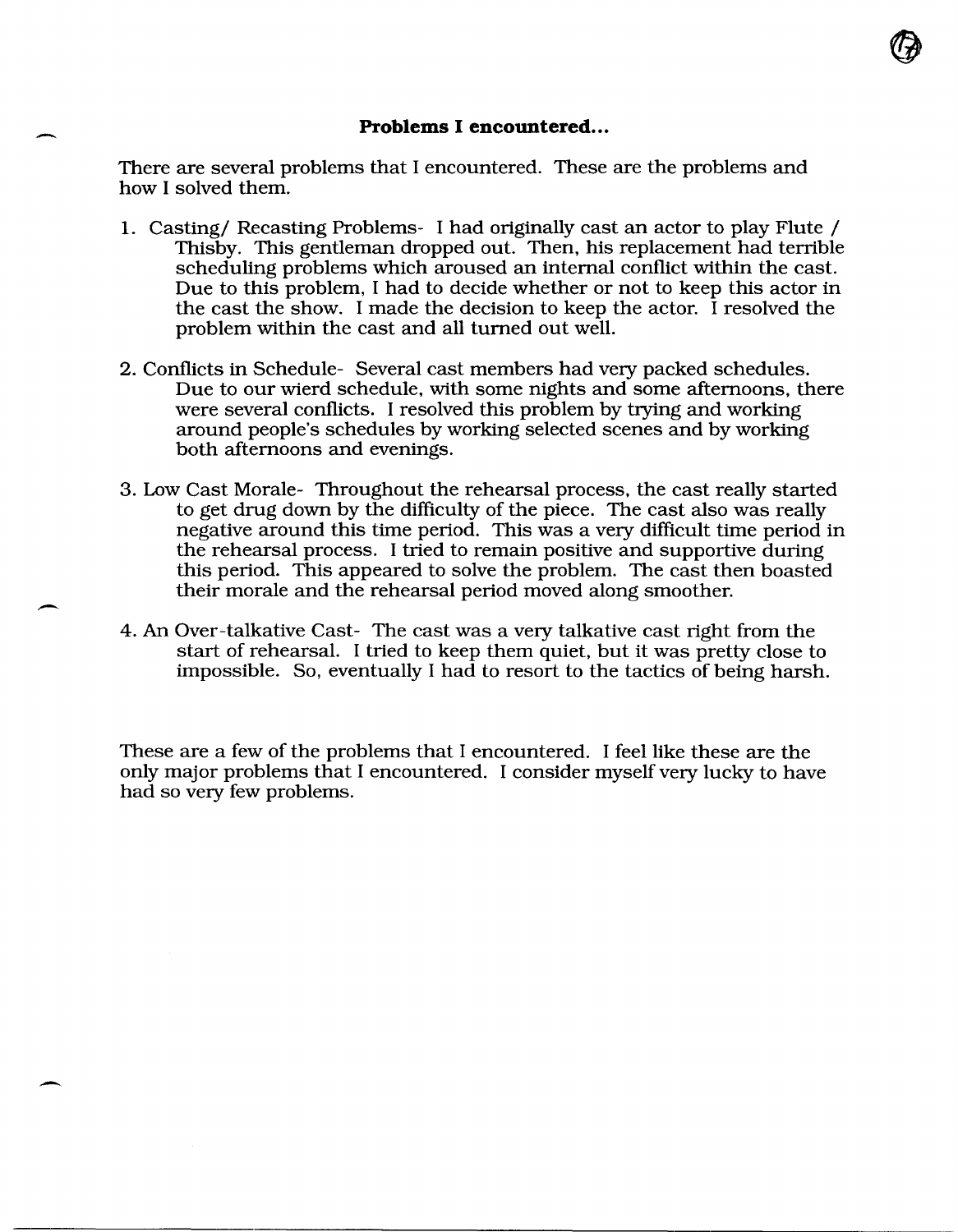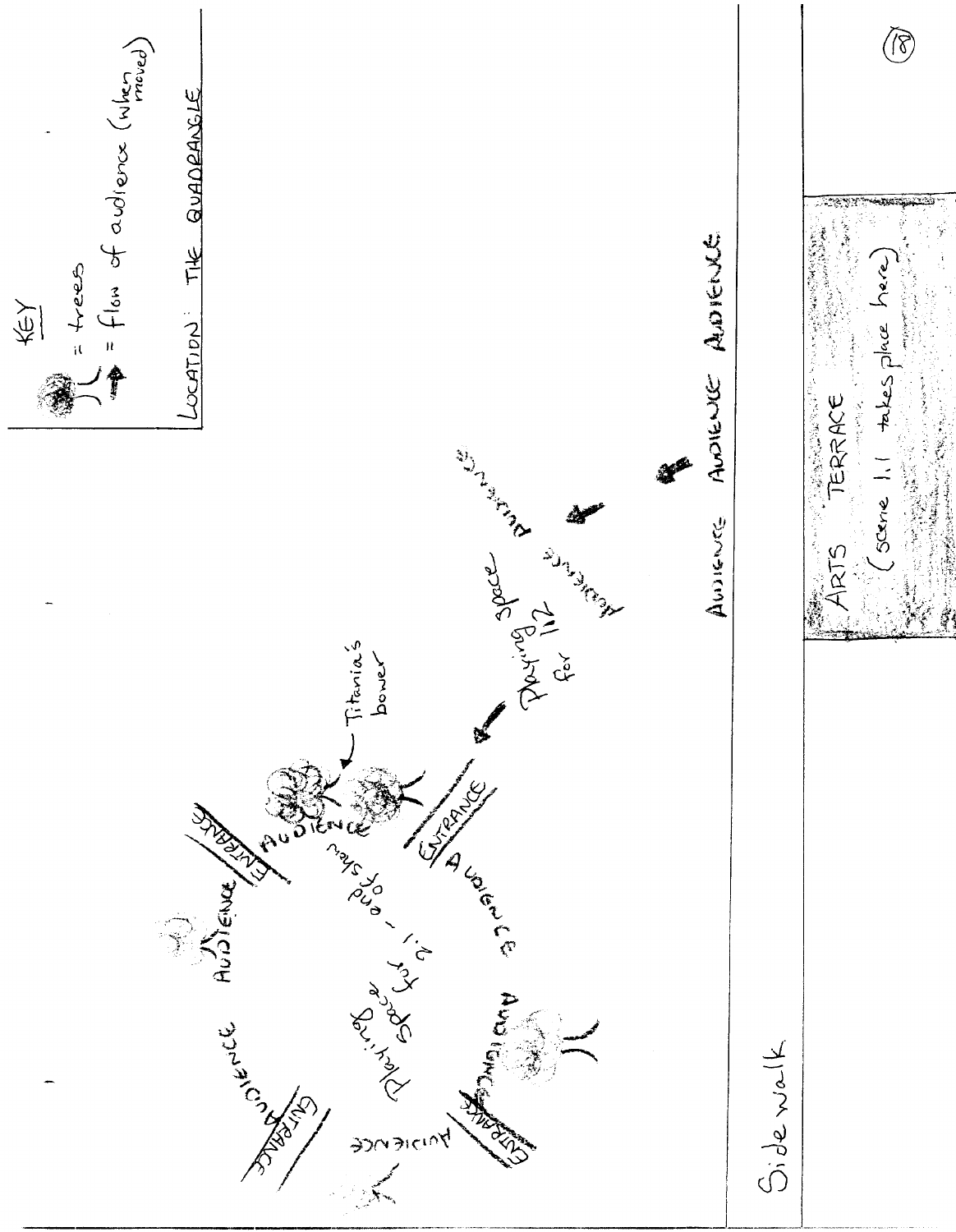

#### **Epilogue:**

-

-

I feel that my initial concept for this production was carried through and worked. The actors seemed to enjoy the control over their aspects of character, costume, as well as their own individual part in the development of the concept. The environmental setting was both helpful and effective in setting the appropriate mood and atmosphere for a light comedy. All in all, I fell the production is a success.

Most of all, I have to cherish the work that I did with the actors. My cast, though very young, are very talented and determined actors. Without them, this project would not have been possible. Also, these actors were very supportive. I must believe that a large reason that they were supportive was the fact that they felt like they were completely a part of the production process. In retrospect, I have to ask myself would I do it all again. The answer would be a resounding yes. I would love to work with these actors. I would also love to work in the environmental theatre again.